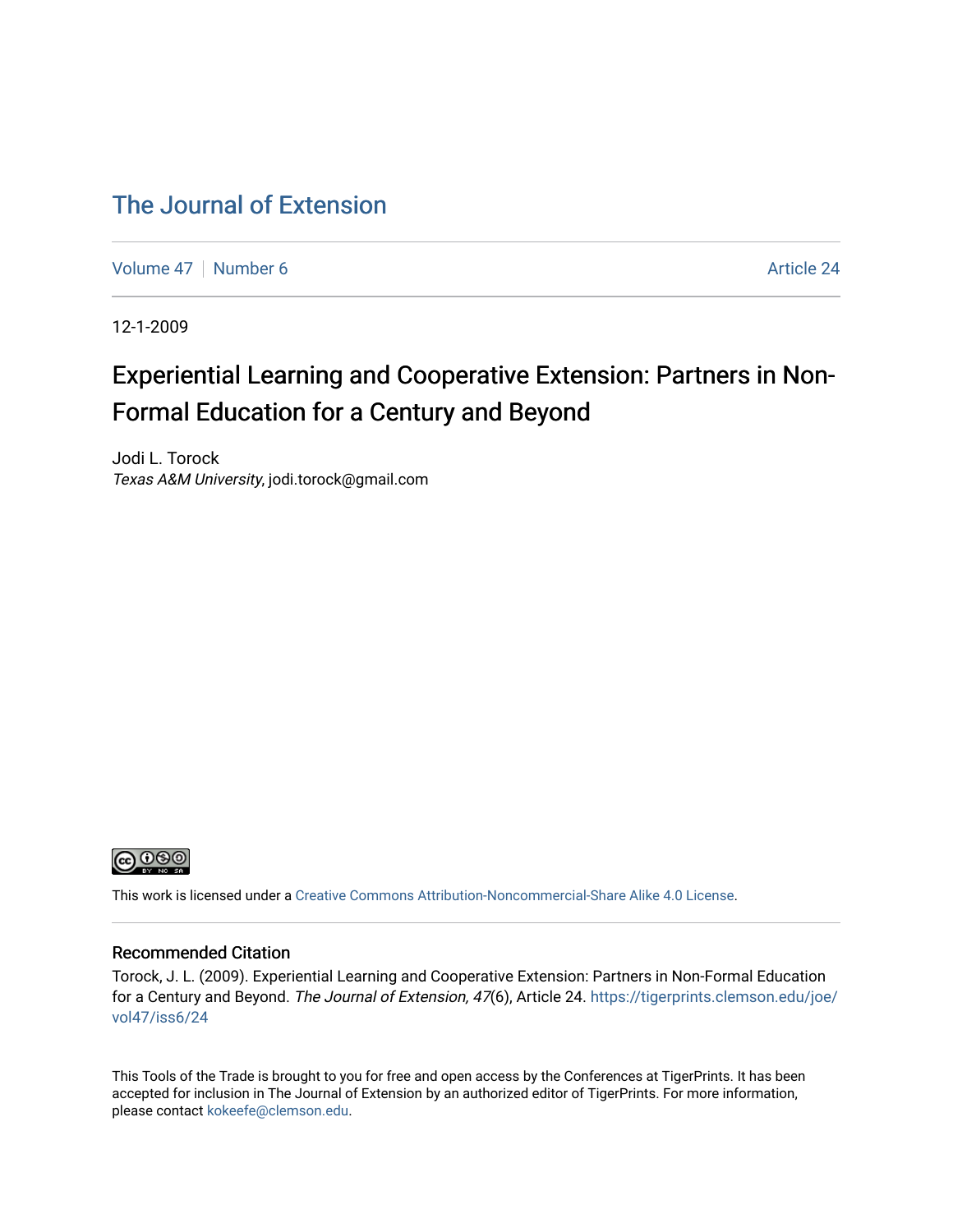

# **December 2009 Volume 47 Number 6 Article Number 6TOT2**

[Return to Current Issue](http://www.joe.org:80/joe/2009december/)

# **Experiential Learning and Cooperative Extension: Partners in Non-Formal Education for a Century and Beyond**

**Jodi L. Torock** Graduate and Teaching Assistant Department of Agricultural Leadership, Education, and Communications Texas A&M University College Station, Texas [Jodi.torock@gmail.com](mailto:Jodi.torock@gmail.com)

**Abstract:** How often do Extension educators—those doing the planning, educating, and evaluating of Extension programming—pause to consider their role in the learning process? Joplin's (1981) model defining experiential learning should serve as a guide for educators planning Extension programs. Reflection is a key piece of the experiential learning process that is often ignored due to an overwhelming effort to have participants complete a program evaluation. By using the experiential learning model as a guide, Extension educators can be sure to incorporate this critical component into the program lesson.

"Experiential learning" is a buzzword within Extension. The educational philosophy of the 4-H program is "learn by doing," and the agriculture and natural resources, family and consumer sciences, and community and economic development program areas have adopted similar educational methods (National 4-H Headquarters, 2006). No matter the state, no matter the program area, Cooperative Extension vows to educate through experience.

How often do Extension educators—those doing the planning, educating, and evaluating of Extension programming—pause to consider their role in the learning process? Do educators realize they are an important catalyst in the experiential learning model? Employing an experiential learning model in the development, implementation, and evaluation of Extension programs will ensure educators include all essential stages of the experiential learning process and provide the most effective opportunity for learning.

# **Experiential Learning and Cooperative Extension: Making the Connection**

Experiential learning has been around nearly as long as Cooperative Extension. Seaman Knapp, considered the father of Cooperative Extension, wrote, "What a man hears, he may doubt; what he sees, he may possibly doubt; but what he does himself, he cannot doubt" (International Adult & Continuing Education Hall of Fame, 1997). This idea evolved into a conceptual model Cooperative Extension would continue to use to transfer agricultural knowledge and research. The Smith-Lever Act of 1914 brought Extension to life and outlined a two-fold mission: "developing practical applications of research knowledge and giving instruction and practical demonstrations of existing or improved practices or technology in agriculture" (United States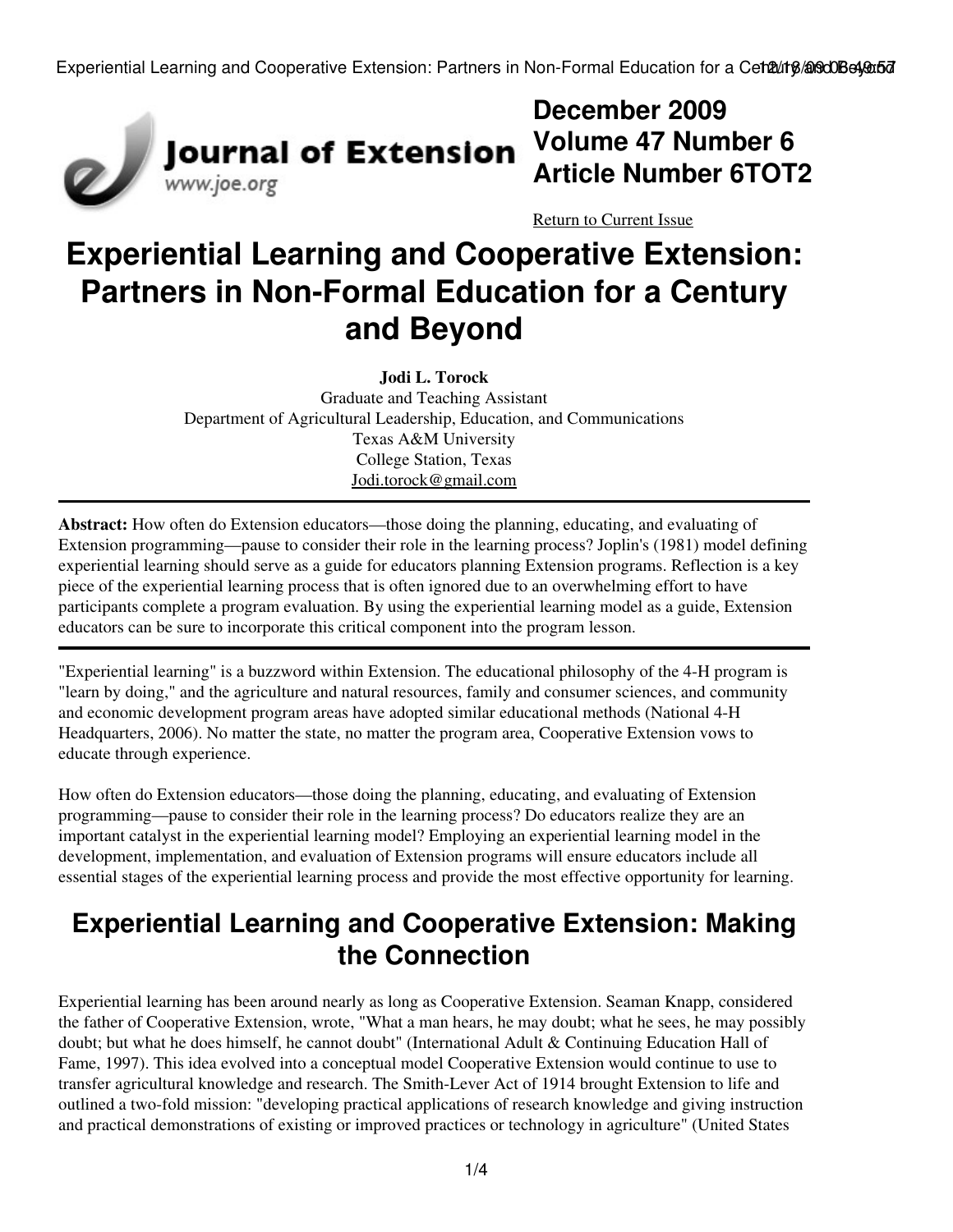Experiential Learning and Cooperative Extension: Partners in Non-Formal Education for a Cetult 8/2000 Beyond

Department of Agriculture, 2008).

Some years later, Dewey introduced the theory of experiential learning. Although Dewey stated that all learning is experiential, he was quick to point out that not all experiences are "educative" (1938, p. 25). Each learner brings prior knowledge with them to each new experience. Quality educational programs require participants to recall prior knowledge, introduce new knowledge, and help participants make connections between prior and new information for individual internalization. Therefore it is the responsibility of Extension educators to ensure opportunities for reflection—not just program evaluation—are a part of the learning process.

## **Experiential Learning Models**

Since Dewey (1938) introduced experiential learning, many scholars have expanded upon his theory by creating representations or models (Dale, 1946; Joplin, 1981; Kolb, 1984; Roberts, 2006). While each model has its advantages, Joplin's model of experiential learning is a practical tool that should be used for planning, implementing, and evaluating Extension programming (1981).

She suggests that experiential learning is a five-step process including the following stages: focus, action, support, feedback, and debrief. During the *focus* stage, learners prepare for learning. Learners may be quickly introduced to the topic, or they may begin to gain information about the experience they are about to have. The *action* stage is where the experience occurs. During the *debrief* stage, true learning occurs. The learner reflects on what occurred in the action phase, makes internal connections between this new experience and past experiences, or applies the new information, and then uses this information as they move into their next experiential learning cycle.

In her model Joplin refers to the action stage as the "hurricane stage." Simultaneous with the action stage are the *support* and *feedback* stages—two components other experiential learning models overlook (1981). Support and feedback are two important stages that should not be overlooked, especially in Extension programs, when educators would like to see learners disseminate their new knowledge to others in the community (e.g., Master Gardener or Master Naturalist programs) or to attend future workshops (e.g., a workshop or speaker series).

The experiential learning model proposed by Joplin aligns with Dewey's theory that experiential learning is a "continuum" (Dewey, 1938, p.33). Past experiences are built upon with each new experience. The creation of knowledge occurs when the learner makes new connections between their past experiences and their new experience. Hence, with each experience, the learner takes with them all of their past knowledge, and the experiential learning process is ongoing.

## **Applying Joplin's Experiential Learning Model to Extension Programming**

True learning occurs through the reflection and application of the experience (Dewey, 1938; Joplin, 1981). Reflection is not simply for helping learners make internal connections between past experiences and the new information. Franz points out, "groups that engage in critical reflection could be more inclusive, learn as a group, raise their awareness of change issues, and be collaborative and democratic in their approach to the change process" (2007). In today's day and age, when traditional Extension clientele are hesitant to embrace technological change that many times they do not understand, reflection can be an important piece of the educational puzzle that helps learners realize the potential impact the new information has on their lives.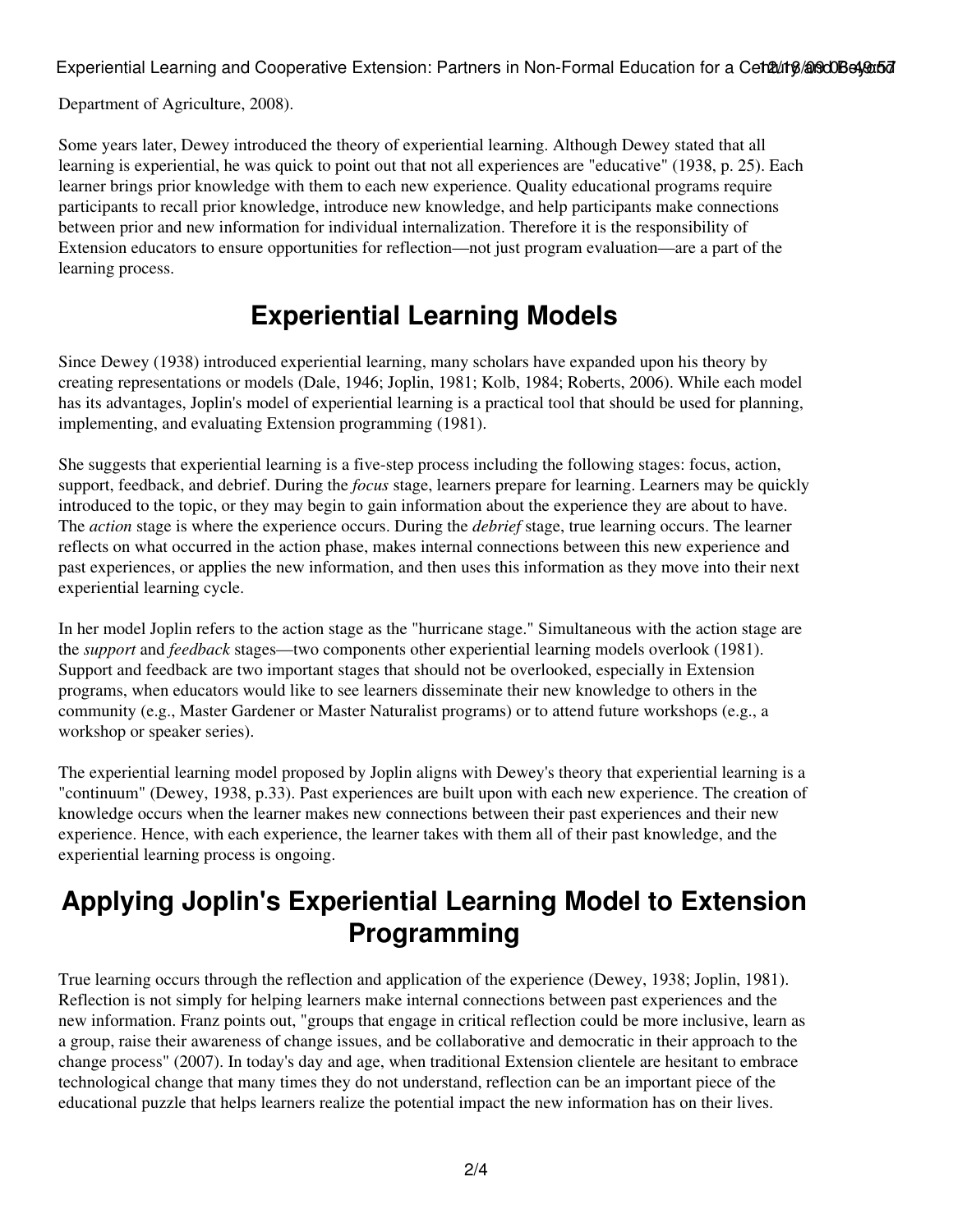Experiential Learning and Cooperative Extension: Partners in Non-Formal Education for a Cet20118/20300Be490507

Many times, Extension educators become so immersed in transferring the knowledge and completing the program evaluation they simply skip over the most critical learning component—the reflection. Franz said it best: "Extension staff tend not to reflect on their work, let alone reflect critically. The work environment rewards doing, rather than reflection" (2007). Extension educators cannot afford to skip over reflection in their programs. By using Joplin's experiential learning model in the program planning and execution processes, Extension educators may ensure that the reflection piece is built into the program design, which may decrease the possibility of leaving out this crucial component of learning.

It is the Extension educator's responsibility to provide a complete program—one that includes focus, action, debriefing, support, and feedback—to ensure clientele truly learn from their experience. However, educators cannot use, or train volunteers to use, a model they do not know. Training materials and information relating to the experiential learning model are available through the 4-H program; however, the experiential learning model is not common in materials for other Extension program areas (Enfield, 2001; Enfield, Schmitt-McQuitty, & Smith, 2007; Jamison, 2002). New guides should offer suggestions in how to use the model in Extension program planning. To keep up with the changing curriculum, these training materials need to be working documents that evolve to keep up with the times and technology.

### **References**

Dale, E. (1946). *Audio-visual methods in teaching*. New York: The Dryden Press.

Dewey, J. (1938). *Experience & education.* New York: Simon and Schuster.

Enfield, R. P. (2001). *Connections between 4-H and John Dewey's philosophy of education*. *University of California, Davis.* Retrieved May 31, 2008, from: <http://cyd.ucdavis.edu/publications/pubs/focus/pdf/FO01V7N1.pdf>

Enfield, R. P., Schmitt-McQuitty, L., & Smith, M. H. (2007). The development and evaluation of experiential learning workshops for 4-H volunteers. *Journal of Extension* [On-line]*,* 45(1) Article 1FEA2. Available at: <http://www.joe.org/joe/2007february/a2.php>

Franz, N. (2007). Adult education theories: Informing cooperative extension's transformation. *Journal of Extension* [On-line]*,* 45(1) Article 1FEA1. Available at: <http://www.joe.org/joe/2007february/a1.php>

International Adult and Continuing Education Hall of Fame. (1997). *Seaman Ashmeal Knapp*. Retrieved June 1, 2008, from:<http://www.halloffame.outreach.ou.edu/1997/knapp.html>

Jamison, K. (2002). Experiential teaching and learning: The 4-H way of educating youth. Retrieved June 6, 2008, from:<http://www.4-hcurriculum.org/projects/learn/ExperLrngInservice2002.ppt>

Joplin, L. (1981). On defining experiential education. *Journal of Experiential Education,* 4(1), 17-20.

Kolb, D. A. (1984). *Experiential learning: Experience as the source of learning and development.* Upper Saddle River, NJ: Prentice Hall.

National 4-H Headquarters. (2006). *4-H Lore.* Retrieved May 31, 2008, from: [http://www.national4-hheadquarters.gov/about/4h\\_lore.htm](http://www.national4-hheadquarters.gov/about/4h_lore.htm)

Roberts, T. G. (2006). A philosophical examination of experiential learning theory for agricultural educators. *Journal of Agricultural Education,* 47(1), 17-29.